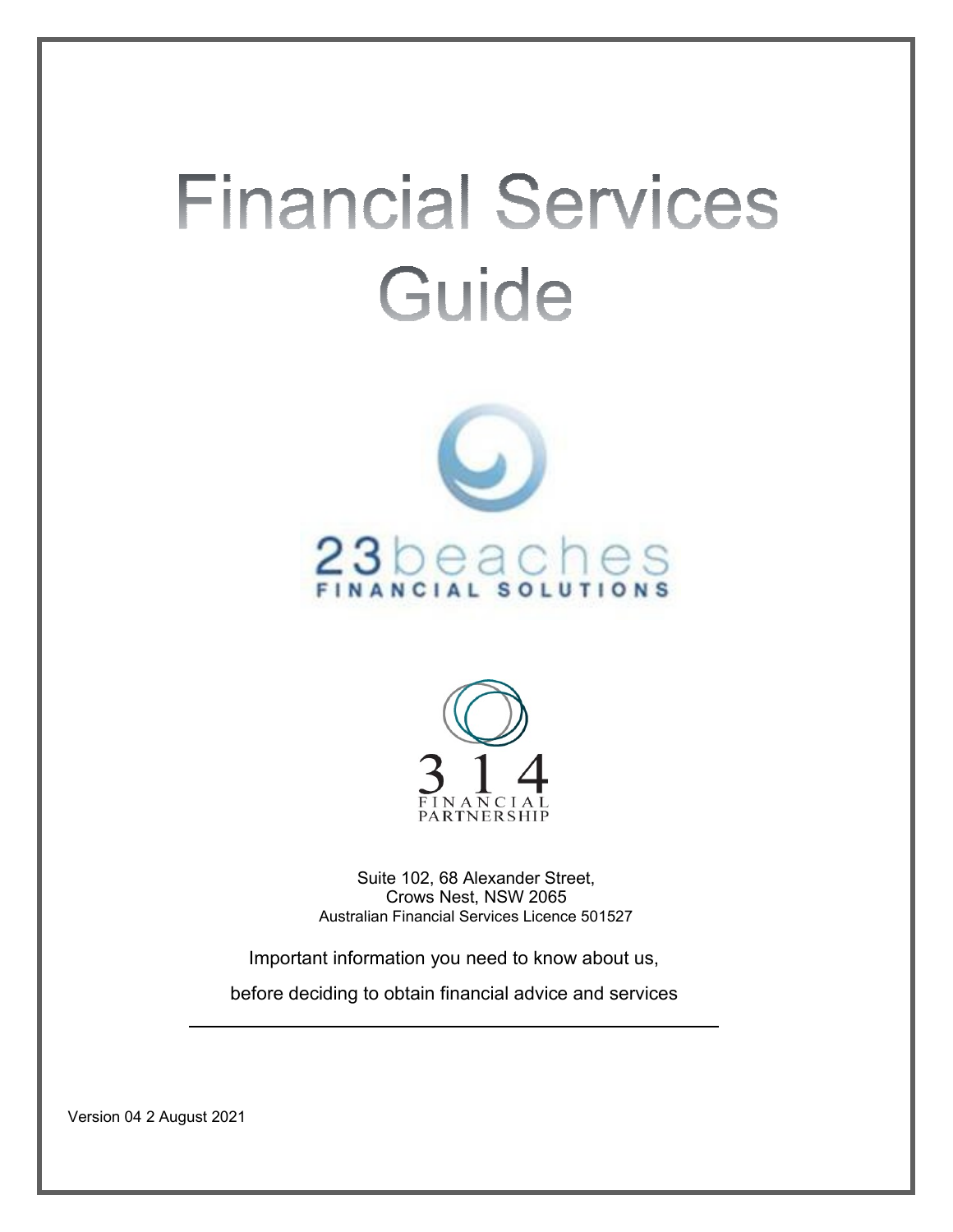# About this Financial Services Guide

This Financial Services Guide (FSG) is issued by **314 Financial Partnership Pty Ltd**. We are required under the Corporations Act 2001 to give an FSG to any retail client that we are likely to provide with financial services before those services are provided.

The information in this FSG contains important information to help you decide whether to use our services. This includes:

- 1. Who we are and how we can be contacted
- 2. Advice we are authorised to provide
- 3. Documents provided when receiving advice
- 4. How we are remunerated
- 5. Collecting your information and how we use it
- 6. Conflicts of interest that may exist
- 7. Internal and external dispute resolution procedures

In addition, the final part of this document is a profile of your adviser Chris Malicki

#### **Lack of Independence**

Under s923A Corporations Act 2001 the use of the restricted terms 'independent', 'impartial' or 'unbiased' are not allowed because 23 Beaches receives commissions for the advice we provide on life risk insurance products.

Both 23 Beaches and our Licensee 314 Financial Partnership do not have any ownership or interests in any product providers and are able to make recommendations without any conflicts of interest.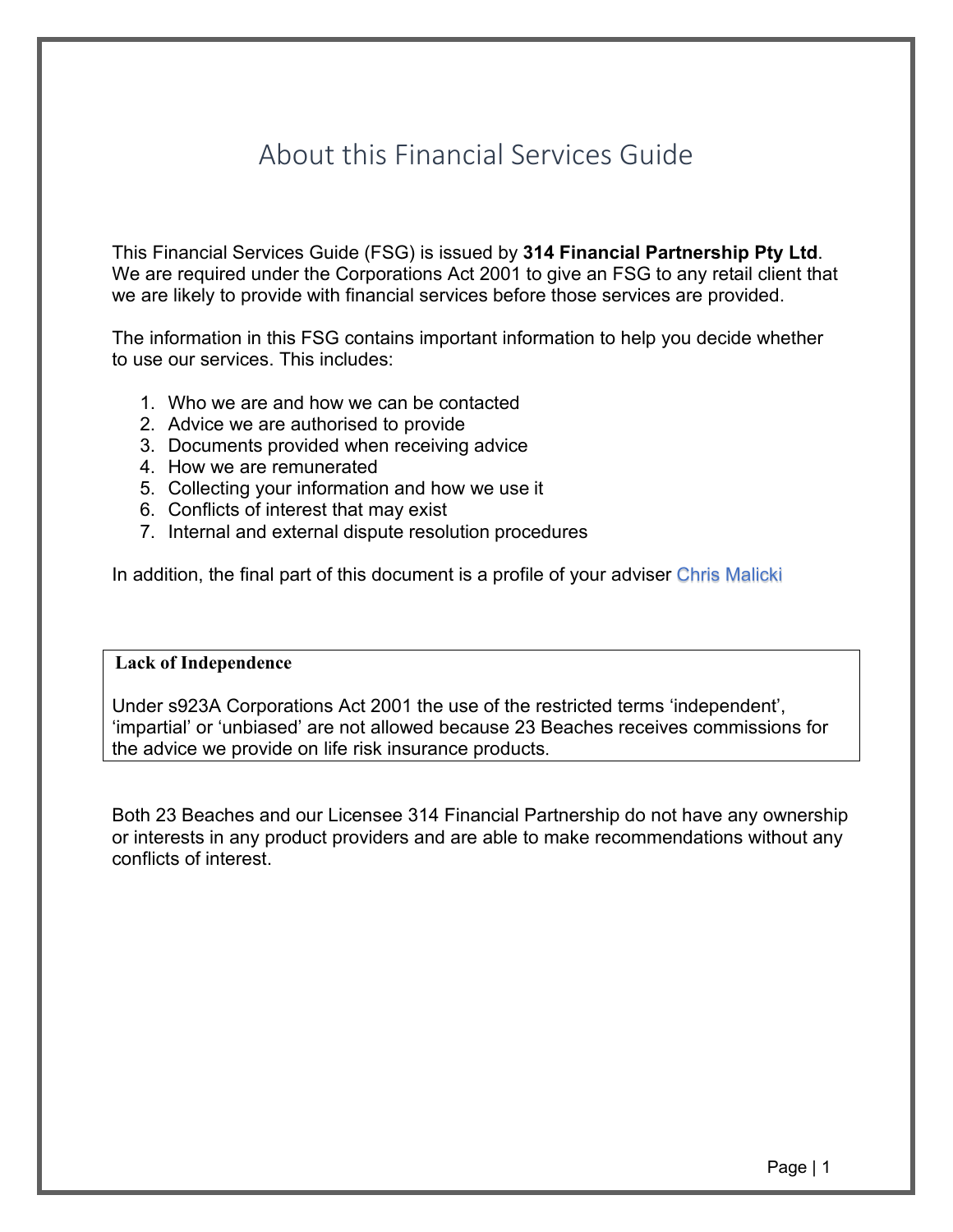

#### **314 Financial Partnership Pty Ltd** (314)

holds an Australian Financial Services Licence (AFSL) No.501527 and is responsible for the financial services provided, including the distribution of this Financial Services Guide. *Address:* Suite 102, 68 Alexander Street, Crows Nest, NSW 2065 *Telephone:* (02) 9966 8108 *Email:*

[admin@314financialpartnership.com.au](mailto:admin@314financialpartnership.com.au)

#### Who are we

We are a group of highly experienced advisers and managers, brought together with the shared purpose of providing quality advice and services to our clients. The relationship with our clients is the most important part of our business and it is the 314 philosophy to meet our clients needs, with the most thoughtful, relevant and achievable advice solutions.

314 advisers are members of the Financial Planning Association (FPA) and other industry bodies and adhere to their code of conduct and ethics.

Your Adviser will be acting on behalf of 314 Financial Partnership as an Authorised Representative when providing the financial services offered in this FSG.

There are some 314 Authorised Representatives that also conduct separate business activities such as accounting, general insurance or mortgage lending services that are not provided under the 314 Financial Partnership Australian Financial Services Licence. These services fall outside 314 Financial Partnership AFSL

activities and Professional Indemnity insurance policy. Therefore, you must satisfy yourself as to who is responsible for the specific advice or service provided in all your dealings with your adviser. Please discuss any issues with your Adviser.

# 23 Beaches Financial Solution Business Profile

23 beaches Pty Ltd (ABN 99 604 696 497). Is a Corporate Authorised Representative of 314 Financial Partnership. In addition, your adviser is also an Authorised Representative of 314 Financial Partnership.

*Address:* 2/1000 Pittwater Road, Collaroy NSW 2097

*Telephone:* (02) 9982-1329 *Email:* [enquiries@beaches.com.au](mailto:enquiries@beaches.com.au)

## About our Team

Chris Malicki is the Principal Financial Planner of 23 beaches, he is also a licensed mortgage broker. He works with Ben Westcott who is a Certified Practicing Accountant (CPA).

Chris Malicki and Ben Westcott each own 50% in 23 Beaches Pty Ltd and 23 Beaches Mortgage Broking Pty Ltd.

## Advice Fees

The fees for our advice and services may be based on:

- a set dollar amount that is agreed between you and us and invoiced directly to you.
- A percentage-based fee that is agreed between you and us and paid via your product (if possible).

Please refer to our Client Value Proposition for full details in relation to the cost of our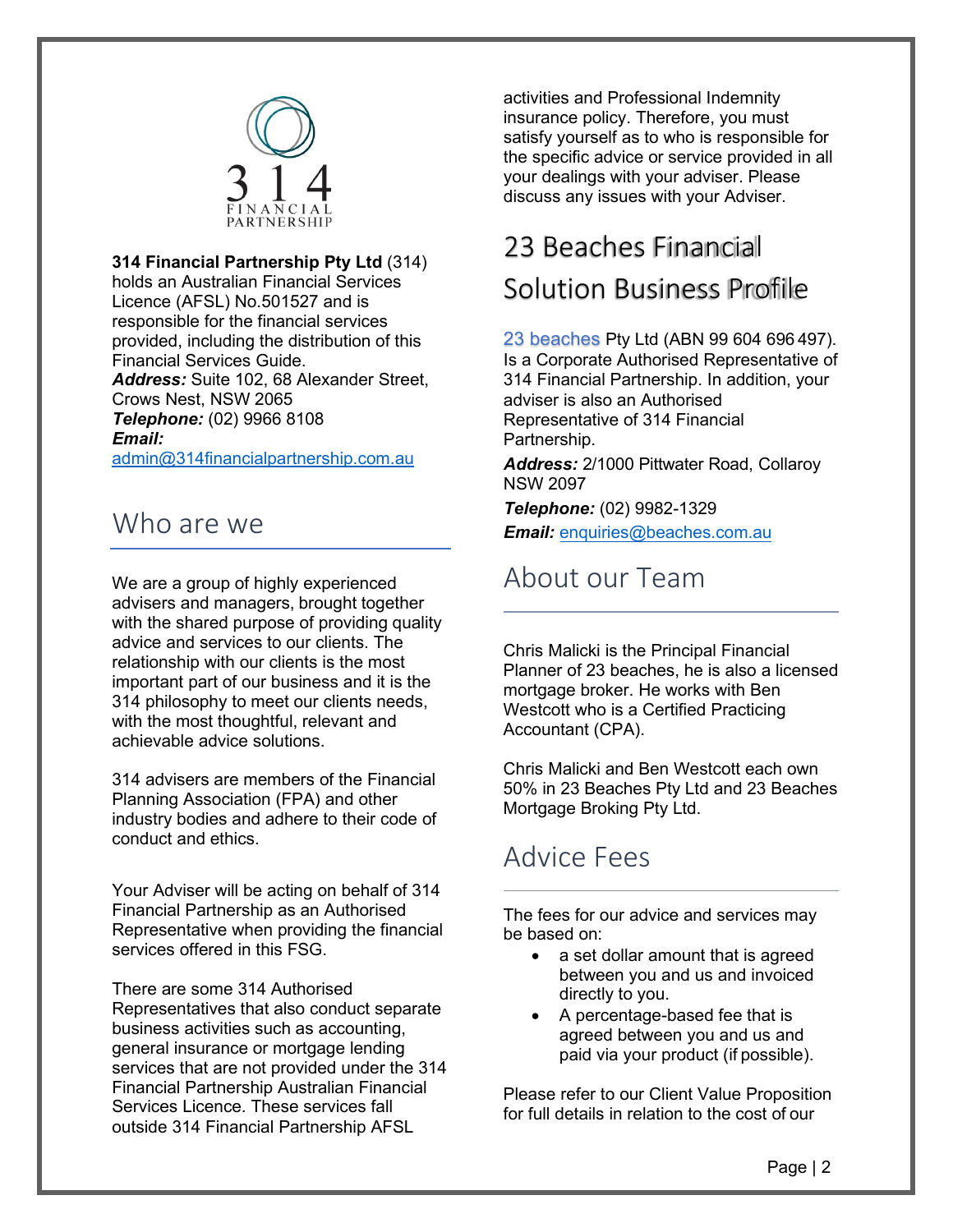services. Our advice fees (inclusive of GST) include charges for the following advice services:

| Initial consultation 1    | No Cost                                      |
|---------------------------|----------------------------------------------|
| hour                      |                                              |
| <b>Advice Hourly Rate</b> | \$240                                        |
| <b>Initial Advice</b>     | \$1,800 to \$6,000                           |
| Implementation            | \$1,200 to \$3,000                           |
| <b>Ongoing Advice</b>     | A flat dollar fee to a<br>maximum of \$9,900 |
|                           | pа                                           |
| <b>Additional Advice</b>  | \$240 per hour                               |

Fees will increase on July 1 each year in line with the Consumer Price Index (CPI).

#### **COMMISSIONS**

Since 1 January 2018, transitional arrangements have been in force that limit the amount of commission paid for the sale of life insurance, as part of the Life Insurance Remuneration Act in 2017.

The maximum commission payable for the initial premium is 66%. In addition, up to 22% of the renewal premium can be paid as a commission.

Commissions are payable by insurers and some product issuers for arranging insurance on behalf of you and for providing insurance services.

#### How are we paid

23 beaches receive 100% of all fees and commissions that are paid to the Licensee 314 Financial Partnership, for the advice and services we provide our clients. From this we pay a salary to your 23 beaches adviser and all our operating expenses.

We also pay a set monthly fee to our Licensee for the support we receive, which includes the business licensing, training,

compliance, research and ongoing educational requirements to allow us to provide quality advice and services to our clients.

#### ADVISER PROFILE

## Your Adviser

My name is Christopher Malicki and I am an authorised representative No. 303886 of 314 Financial Partnership Pty Ltd

#### Education and Qualifications

St Augustine's College Brookvale Class of 1997

Bachelor of Management Newcastle University 2001

Diploma of Financial Services (Financial Planning) 2005

Advanced Diploma of Financial Services (Financial Planning) 2006

Certified Financial Planner (CFP) 2013

Certificate IV in Finance and Mortgage Broking 2017

Chris is also a CFP Professional member of the Financial Planning Association (FPA)

#### Experience

Chris started his career in the administration of superannuation, pension & investment accounts at MLC in 2001.

In 2005 Chris joined a financial planning and accounting firm in Brookvale as a Financial Planner and in 2010 became the Principal Adviser running the Financial Planning Division.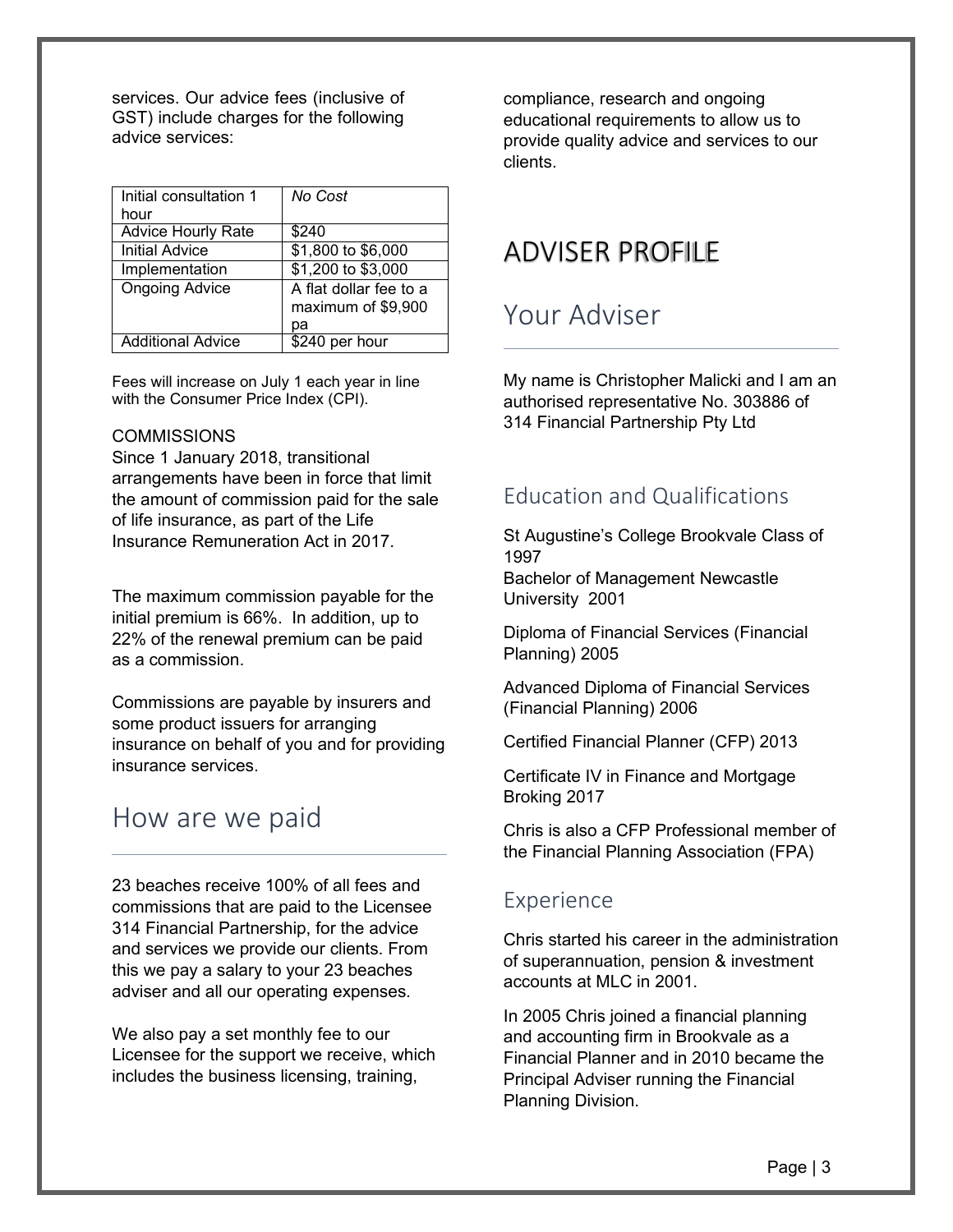In 2013 Chris decided to become a self employed adviser and began 23 Beaches Financial Solutions in 2014

Chris has been a regular presenter on 2GB 873 and Northern Beaches Community radio talking about the world of finance and financial planning.

Chris is involved in many sporting teams in the northern beaches over the years including soccer, basketball, swimming and golf.

Chris now resides in Collaroy Plateau with his partner (she is also a financial adviser) and his children.

#### Memberships

Financial Planning Association (FPA)

Finance Brokers Association of Australian (FBAA)

## My Contact Details

| Telephone | 02 9982 1329           |
|-----------|------------------------|
| Mobile    | 0402 434 136           |
| Email     | Chris@23beaches.com.au |

## Why choose me

I aim to provide personalised and responsible advice suited to your objectives and believe that sound advice and planning is the key to improving your financial position.

I undertake continuous professional development and training programs so that I am up to date with legislative changes to superannuation, investments, centrelink and tax environments.

I have access to technical, risk and investment research professionals who provide me with additional analysis on strategies and products that become available as a result of these changes.

I will help you sort out your goals and weigh up different investment strategies to achieve them.

Most importantly, I turn your thoughts into action. There are no secret formulas to achieving financial security. I work with you to get the basics right and ensure you have a plan to achieve your goals over time.

## Advice I can provide

I can provide you with strategic advice as well as arrange the types of financial products listed below.

I can help you identify the types of services and products that will be appropriate to meet your financial goals. In addition, you can choose whether to receive advice about a range of needs all at once, or we can provide advice about a single issue, so your most important goals are achieved first. Further advice can then be provided over time about any other needs or goals as required.

I am authorised to provide advice on the following:

#### **STRATEGIES**

- guidance on budgeting and goal setting
- savings and wealth creation strategies
- investment planning
- financial planning
- superannuation planning
- pre-retirement planning
- retirement planning
- personal insurance planning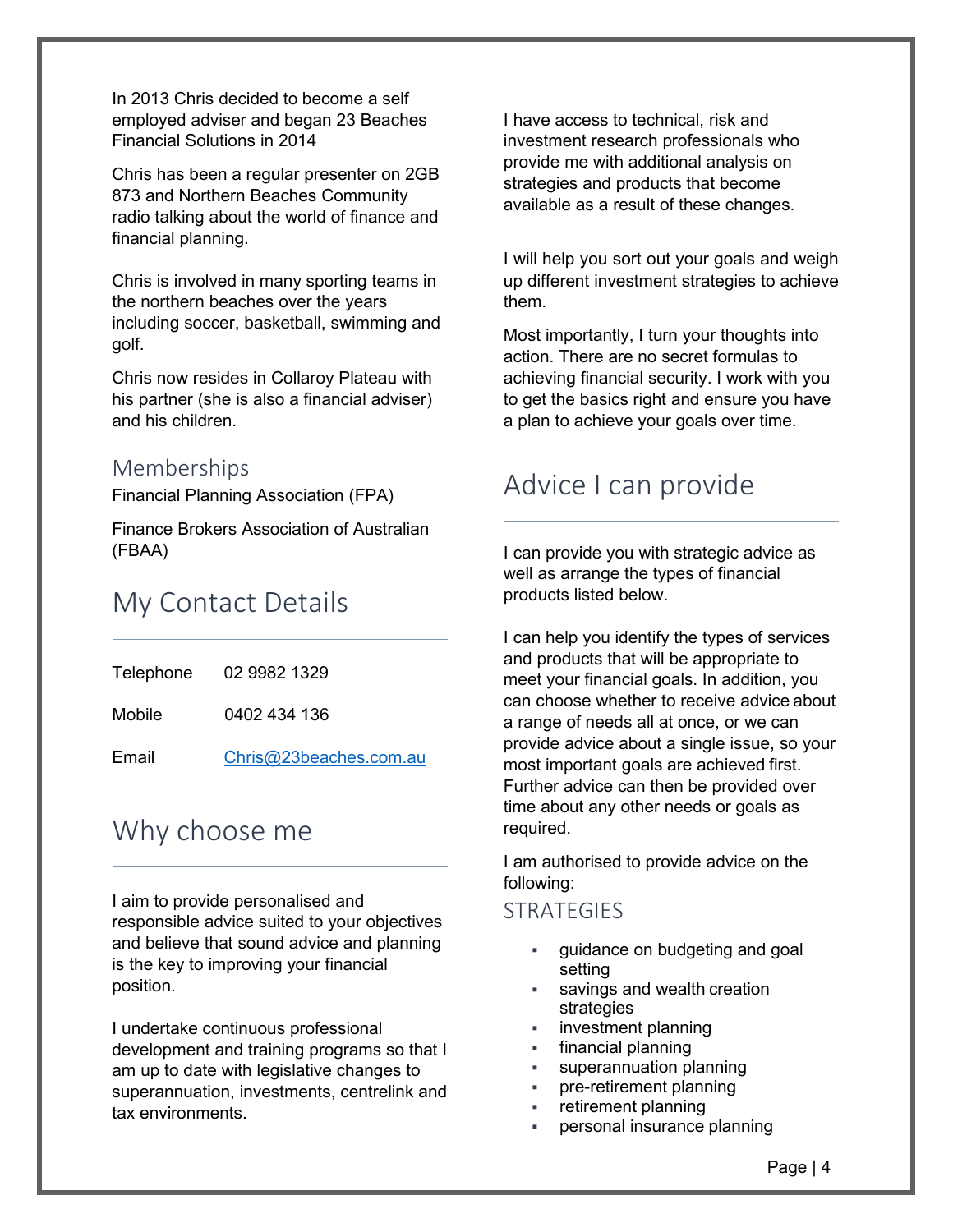- business insurance planning
- estate planning considerations
- **aged care and Centrelink planning**
- salary packaging advice

#### FINANCIAL SERVICES AUTHORISATIONS

- deposit and payment products
- debentures, stocks or bonds issued by government
- **Iffe risk insurance products**
- **i** investment life insurance products
- **interests in managed investment** schemes, including;
- **EXECT** investor directed portfolio services
- retirement savings accounts (RSA)
- securities
- superannuation, including selfmanaged superannuation

## How I am paid

I control a percentage of the equity interests in 23 Beaches and as a result, I will benefit from fees, dividends or income received from the business's profits that may result from any payments or other benefits received in respect of the services provided to you.

As an employee of 23 Beaches Pty Ltd I receive a salary package which can include bonuses based on my performance and contribution to the business.

# Advice we are authorised to provide

Authorised Representatives of 314 Financial Partnership can provide some or all of the

following financial planning strategies and services:

- Wealth accumulation
- Cash flow management
- Portfolio review
- Superannuation and rollover advice
- Asset allocation advice
- Derivative strategies
- Tax consequences of investments (in consultation with your tax adviser)
- Estate planning
- Business risk insurance
- Personal risk management
- Retirement planning
- Centrelink advice
- Aged Care advice
- Investments for growth and income
- Standard margin lending
- Self-managed superannuation funds

#### *Refer to the Adviser Profile for a list of which strategies and services they can provide***.**

314 Financial Partnership maintains an Approved Product List (APL) on which financial products have been researched and approved for use by 314 Authorised Representatives. 314 advisers can only give advice on financial products approved on the APL.

314 Financial Partnership Pty Ltd, AFSL No.501527 is licensed to:

(a) provide financial product advice and (b) deal in a financial product by applying for, acquiring, varying or disposing of a financial product, on behalf of another person, in respect of the following classes of financial products:

Deposit and payment products Ltd to: basic deposit products and deposit

products other than basic deposit products

**Derivatives**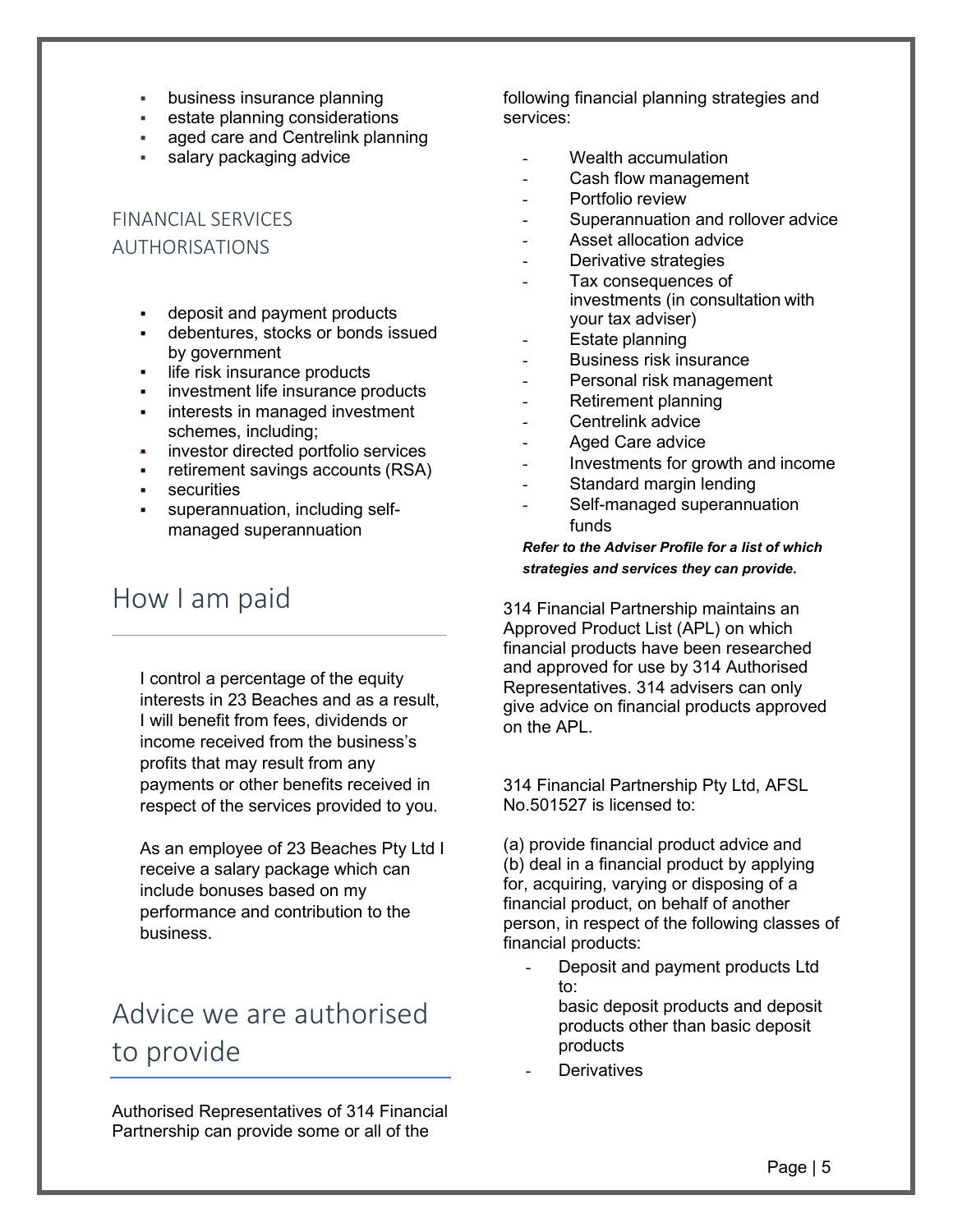- Debentures, stocks or bonds issued or proposed to be issued by a government
- Life Products including: Investment Life Insurance Products, and Life Risk Insurance **Products**
- Interests in managed investment schemes including:

Investor directed portfolio services

- Retirement savings accounts ("RSA") products (within the meaning of the Retirement Savings Account Act 1997)
- **Securities**
- Standard Margin Lending Facility
- **Superannuation**

#### *Refer to the Adviser Profile for a list of which classes of financial products they are authorised to provide.*

We will provide you with advice on the taxation implications of the financial products and strategies that we recommend to you. However, we are not tax agents and can only provide you with incidental taxation advice. If your financial adviser is a registered tax (financial) adviser, they are authorised to provide a tax (financial) service, where the advice is: provided in the context of the personal advice authorised by the licensee, and part of the financial advice which interprets and applies the tax laws (including tax and superannuation laws) to your personal circumstances. We will work with your professional tax agent or accountant to assist your overall tax management.

We will provide you with incidental Estate Planning advice, but we are also not legal professionals. We are also not licensed to

provide advice on Credit products (i.e. mortgages) or General insurance. Should you require specialist advice on Taxation, Estate Planning, Mortgages or General Insurance, we will be happy to introduce you to an appropriate adviser.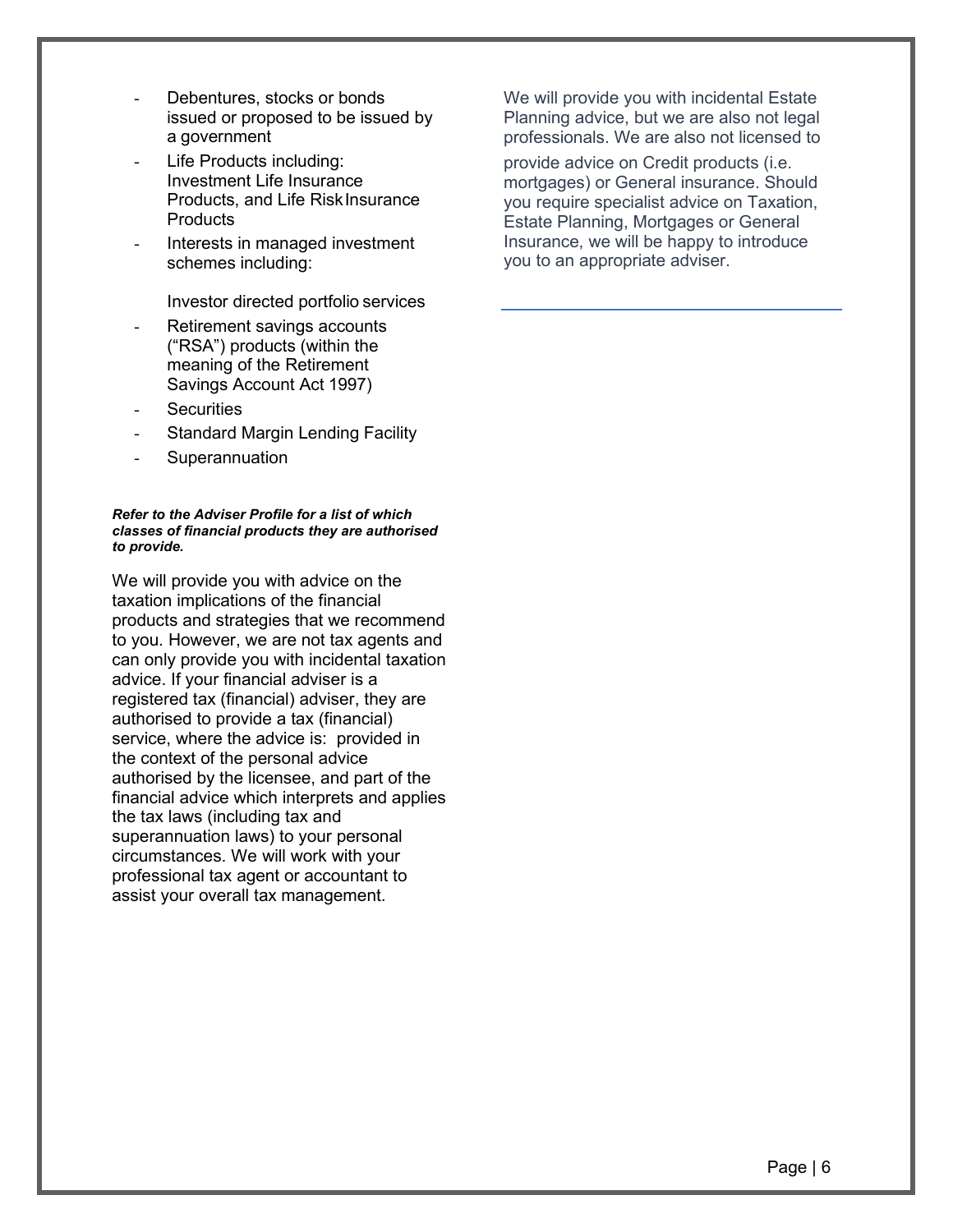# Documents provided when receiving advice

When your adviser gives you financial advice, it will be in writing in a document called a Statement of Advice (SOA). Personal financial product advice is advice that takes into account one or more of your objectives, needs and financial situation. To make sure that the advice is in your best interests; your adviser must make reasonable enquiries about your objectives, financial situation, needs and relevant circumstances.

In the SOA your adviser will tell you about; the advice and the basis on which it is given; the fees and commissions and any associations that we have with Financial Product Issuers or other parties that may

have influenced the advice given to you. If your adviser recommends a particular Financial Product, you will receive information about that particular product in a Product Disclosure Statement (PDS) and or securities research, along with your Statement of Advice. This will help you make an informed decision about that product.

Risks associated with any of our recommendations will be explained and discussed with you and will be fully detailed in your Statement of Advice. If at any time you are unclear about the risks you may be taking, you should discuss them with us before you implement any recommendation.

Any subsequent additional related advice, after previously giving you a Statement of Advice, is documented in a Record of Advice (ROA). The ROA is used when you are provided with ongoing or subsequent advice and your personal circumstances have not significantly changed. This is kept on your file and is available to you on request within 7 years. In certain circumstances you will be sent a ROA, particularly when it is necessary to show information about any remuneration or conflicts of interest associated with the advice.

You should thoroughly read the information and warnings contained in the applicable Statement of Advice, Record of Advice and any Product Disclosure Statements before making any decision relating to a financial product.

Every 12 months you will receive a Fee Disclosure Statement (FDS) covering the preceding calendar year and the upcoming year, where you have entered into an Ongoing Fee Arrangement with your Adviser for a period of more than 12 months. The FDS sets out the services provided and the services you were entitled to receive during the preceding 12 months, and the services you will be entitled to receive in the upcoming year. Fees you have paid in the preceding 12 months and ongoing fees you will pay in the upcoming year.

A Renewal Notice will be issued to you where you have entered into an Ongoing Fee Arrangement with your Adviser for a period of more than 12 months. You will need to renew or terminate the Ongoing Fee Arrangement for ongoing advice and service provided, within 120 days of your Anniversary date, each year. You will also be required to sign a Consent Form to deduct ongoing advice fees.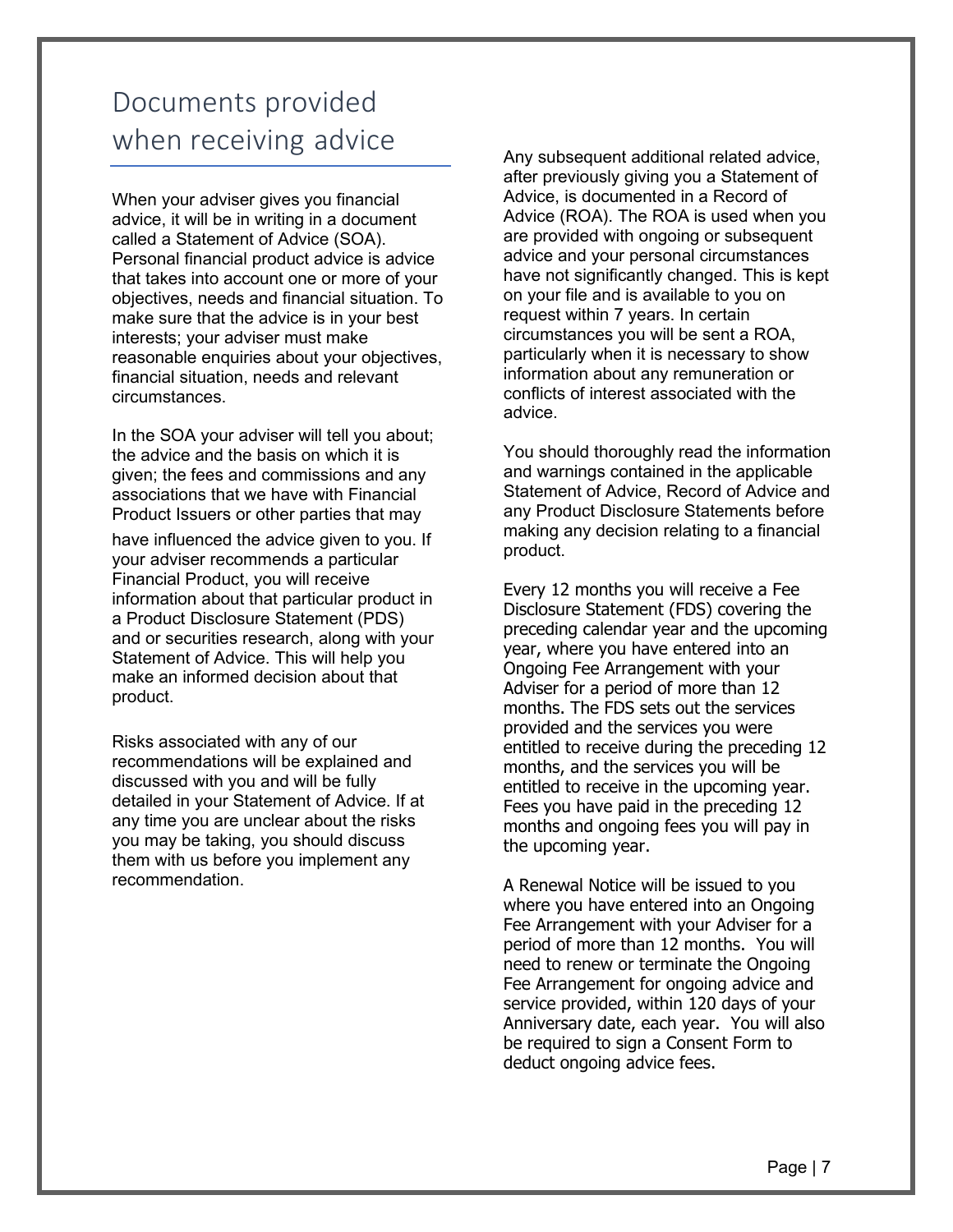#### How we are remunerated

The cost of providing our Financial Advice to you will depend on the nature and complexity of the service provided.

A financial advisory fee will be charged based on either, a time-based hourly rate, a fixed dollar amount, a percentage of funds invested or a combination of these. Our preference is to offer a fee based advisory service however commission can be paid by the provider of the financial products if agreed between the client and the adviser.

#### **Initial Consultation or One-off advice**

**Fees** - we charge an hourly rate between \$100 and \$350 per hour excluding GST. We will negotiate a fixed fee if required.

#### **Preparation of SOA and implementing**

**Fee** - we charge between \$1,800 and \$12,000 depending on complexity. This may be broken down into 2 separate fees.

Once we have completed our initial advice, we then offer ongoing advice and services to you. Our ongoing service can include:

- Review meetings to check you are on track with your goals and objectives, at an agreed frequency.
- Additional written advice as required by you.
- Telephone support as required by you.
- Review of your investments
- Review of your insurance arrangements.
- Proactive contact on any matters that require your attention.
- Provision of investment reports
- Assistance with administering your financial arrangements.

Our **fee for service** is based on the complexity of your arrangements and the frequency of the services that you require. These fees range on average, between \$2,000 and \$10,000 per annum plus GST. You will be provided with a Service Agreement outlining the details of the service we will provide to you.

Payments are to be made by electronic funds transfer payment by you, directly to the Licensee's, 314 Financial Partnership Pty Ltd, or payment can be made direct from your investment portfolio.

We will rebate all applicable commissions wherever possible, to clients who are on fee for service arrangements.

You may choose to pay this fee directly to 314 or direct your adviser to accept it from the fund manager or insurance company.

In this case, we will receive a!commission from the fund manager or insurance company if you accept the recommended product.

With insurance policies, the initial commission we will be entitled to receive, will be between 0% and 66% of the first year's annual premium and then an annual ongoing commission of between 0% and 22% of the annual premium. For example, if your insurance premium was \$2,000, we will receive up to \$1,320 in initial commission and up to \$440 in ongoing commission.

We will advise you of the actual fees, commission and any other benefits that we will receive for recommending financial products to you in an SOA, when we make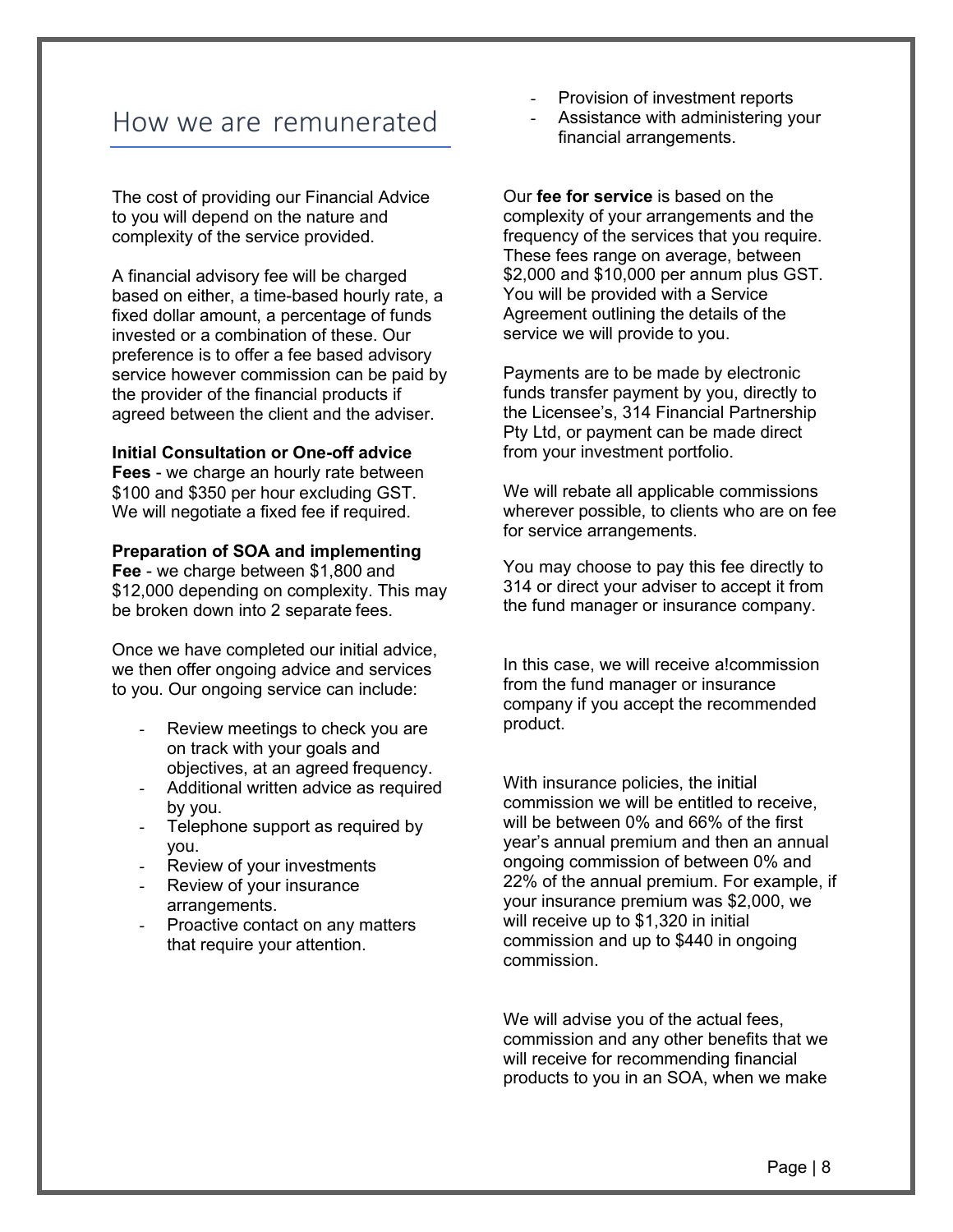those recommendations. Further information on remuneration details and how much 314 Financial Partnership and your Adviser will receive is provided in the attached Adviser Profile.

# Collecting your information and how we use it

You need to provide your adviser with a list of your personal objectives, details of your current financial situation and any relevant information so that your adviser can offer you appropriate advice that is in your best interests. You have the right not to tell us however, if you don't, the advice may not be appropriate to your needs, objectives and financial situation and may not be in your best interests.

Your adviser maintains a record of your personal profile including details of your objectives, financial situation and needs. Records of any recommendations made to you are also maintained.

We will give out your personal information to third parties when we deal with financial products on your behalf. Your personal information is sensitive and valuable and is held securely and within the terms of our Privacy Policy. You can request a copy of our Privacy Policy.

It is important for us to hold this personal information as we have reporting requirements pursuant to the Anti-Money Laundering and Counter Terrorism Financing (AML/CTF) Act 2006. This Act regulates financial transactions in a way that will help detect and prevent money laundering and terrorism financing.

# Conflicts of interest that may exist

314 Financial Partnership and its Advisers do not hold ownership interests in financial product providers. Financial product providers do not have any ownership in 314 Financial Partnership.

We do not receive any sponsorship or marketing allowances from any product provider and do not have any conflicts or potential conflicts of interest that would influence our recommendations of financial products or our ability to provide advice that is in our client's best interest and prioritises the interests of the client when giving advice.

# Internal and external dispute resolution procedures

314 Financial Partnership is committed to providing good, compliant advice with the highest level of integrity to our clients. If we have not delivered this and you have a concern, please let us know as we are committed to addressing any issue you may have, to your satisfaction. There are steps that you can take to work toward a resolution.

*First*, speak to your adviser about your concerns. Your adviser may be able to resolve your concerns satisfactorily.

*Secondly*, lodge a written complaint with 314 Financial Partnership. If step 1 does not lead to a satisfactory outcome for you within 5 business days, please write to 314 and email your concerns to [admin@314financialpartnership.com.au.](mailto:admin@314financialpartnership.com.au) If you prefer to post us a letter setting out your concerns, this can be sent to PO Box 797, North Sydney NSW 2059. We will acknowledge receipt by calling you or sending an email response.

We will then talk to you about your concerns and work with all parties to reach a mutually acceptable resolution within 45 days of